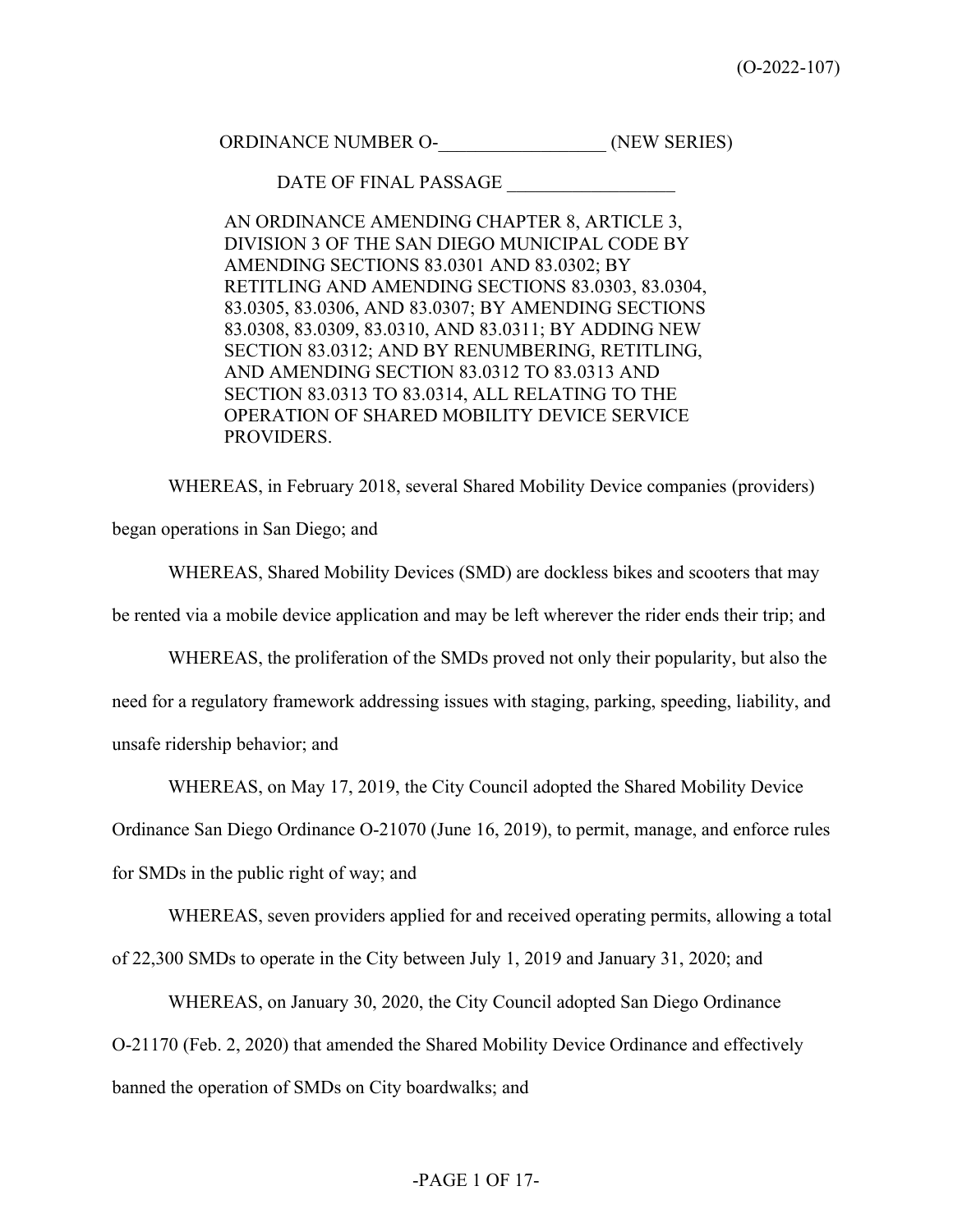(O-2022-107)

WHEREAS, since Ordinance O-21070 went into effect, the City has been analyzing ridership data, collecting resident and provider concerns, enhancing operations based on internal feedback from impacted City Departments, and enforcing violations against both riders and providers; and

WHEREAS, City staff has reviewed the SMD program and recommends amendments to strengthen and better manage the SMD program; and

WHEREAS, the proposed amendments to Ordinances O-21070 and O-21170 are based on the feedback of both internal and external stakeholders and are designed as actionable steps to further mitigate the ongoing concerns of provider accountability, public health and safety, underage usage, and City operational efficiency; and

WHEREAS, to continue improving SMD regulations, the City Council wishes to eliminate the City's permit process and replace it with a competitive bidding and contracting process; add an incremental fine structure for staging and geofencing violations; prohibit SMD providers from renting devices to the public from 12:00 a.m. – 2:30 a.m.; and add enforcement measures to ensure provider compliance with the San Diego Municipal Code and contract obligations.

WHEREAS, the City will continue to evaluate the data received from providers, as well as external and internal stakeholder concerns, to ensure the most effective regulatory scheme; NOW, THEREFORE,

BE IT ORDAINED, by the Council of the City of San Diego, as follows:

Section 1. That Chapter 8, Article 3, Division 3, of the San Diego Municipal Code is amended by amending sections 83.0301 and 83.0302; by retitling and amending sections 83.0304, 83.0305, 83.0306, and 83.0307; by amending sections 83.0308, 83.0309, 83.0310, and

### -PAGE 2 OF 17-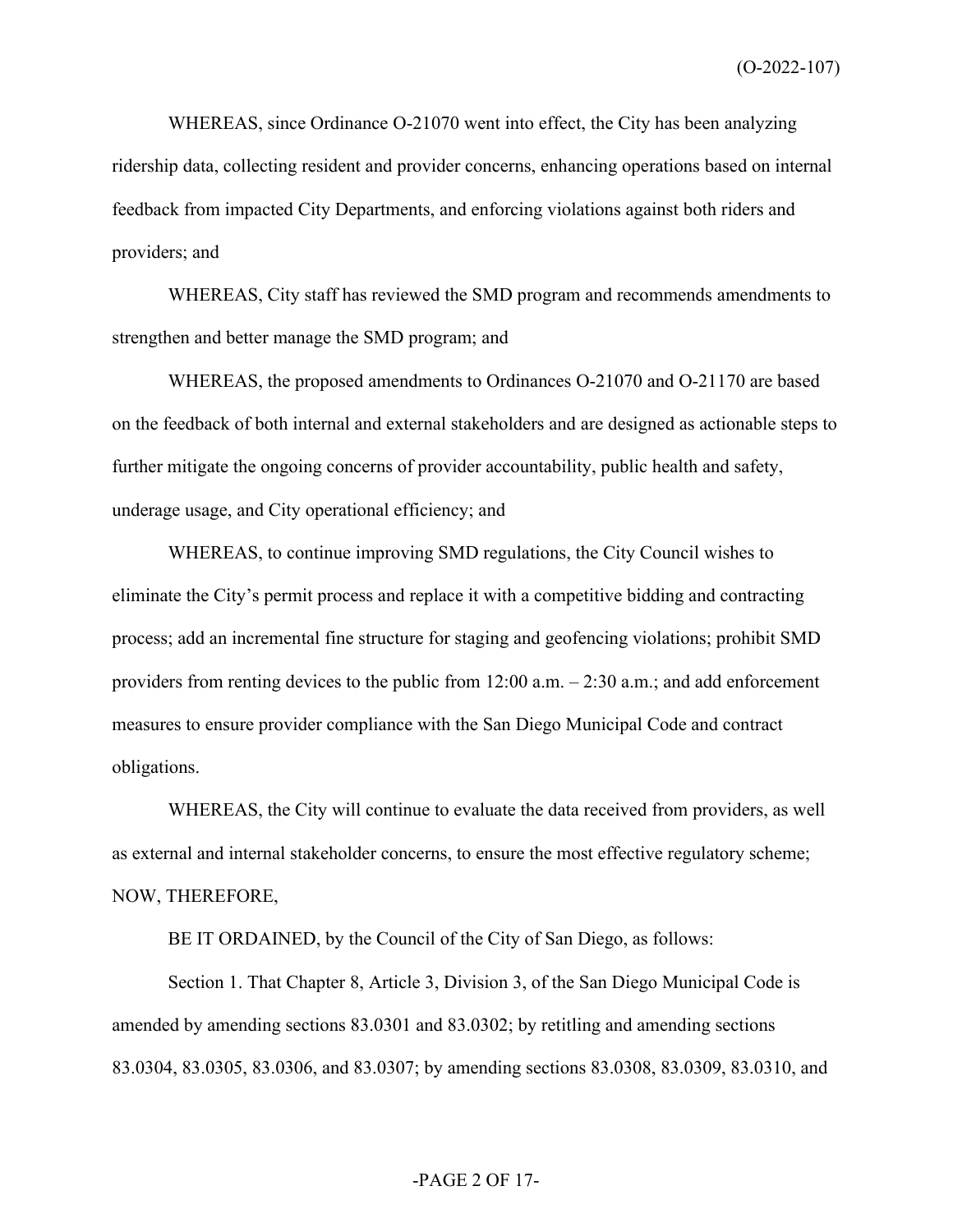83.0311; by adding new sections 83.0312 and 83.0313; and by renumbering and retitling old section 83.0312 to 83.0313 and renumbering and retitling old section 83.0313 to 83.0314, to read as follows:

# **§ 83.0301 Purpose and Intent**

The City Council enacts this Division to establish a process for allowing *providers* to rent *shared mobility devices* for public use in the City of San Diego. The City Council finds that authorizing City streets for this purpose furthers its goal of encouraging alternative methods of transportation while protecting public health and safety and maintaining accessibility under local, state and federal laws, including, but not limited to, the Americans with Disabilities Act.

#### **§ 83.0302 Definitions**

For purposes of this Division, defined terms appear in italics. The following definitions apply to this Division:

*Corral* means an area designated for staging or parking *shared mobility devices* that is created either by a virtual geographic boundary, or by physical striping, marking or signage.

*Electric bicycle* [No change in text.]

*Fleet* means all *shared mobility devices* in the City owned by a specific *provider*. *Fleet Management* means field responsibilities by the *providers* that include *fleet* deployment, sanitization, rebalancing and general care of the *shared mobility devices*.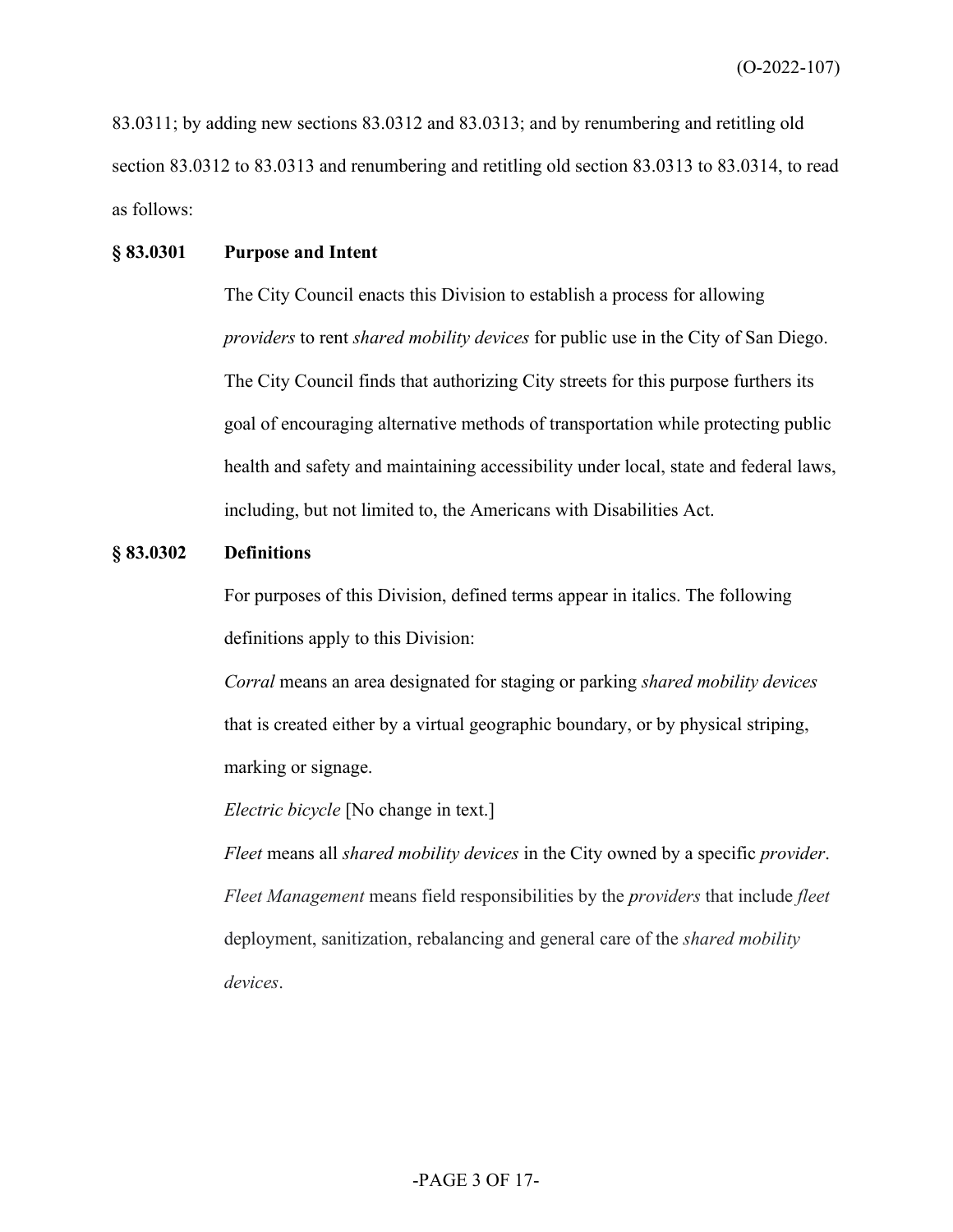(O-2022-107)

*Geofencing* means the creation of a virtual geographic boundary, defined by Global Positioning System (GPS), radio-frequency identification (RFID), or other technology, that enables a *provider* to regulate speed, issue notifications, and take other actions, when a *shared mobility device* in its *fleet* enters or leaves an area. *Motorized scooter* through *Motorized bicycle* [No change in text.] *Shared mobility device* means an electrically motorized board as defined in Section 313.5 of the *Vehicle Code*, motorized scooter as defined in Section 407.5 of the *Vehicle Code*, electric bicycle as defined in Section 312.5 of the *Vehicle Code*, bicycle as defined in Section 231 of the *Vehicle Code*, motorized bicycle as defined in Section 406 of the *Vehicle Code*, or other similar personal transportation device, except as provided in subdivision (b) of Section 415 of the *Vehicle Code*, that is made available to the public by a *shared mobility service provider* for shared use and transportation in exchange for financial compensation via a digital application or other electronic or digital platform. *Shared mobility device provider or provider* means a person or entity that offers,

makes available, or provides a *shared mobility device* in exchange for financial compensation or membership via a digital application or other electronic or digital platform.

#### **§ 83.0303 Other Laws Applicable to Providers**

*Providers* are subject to all applicable laws, rules, and regulations, including those in the San Diego Municipal Code and the *Vehicle Code*, pertaining to the operation and safety standards of the *shared mobility devices* in their *fleet*.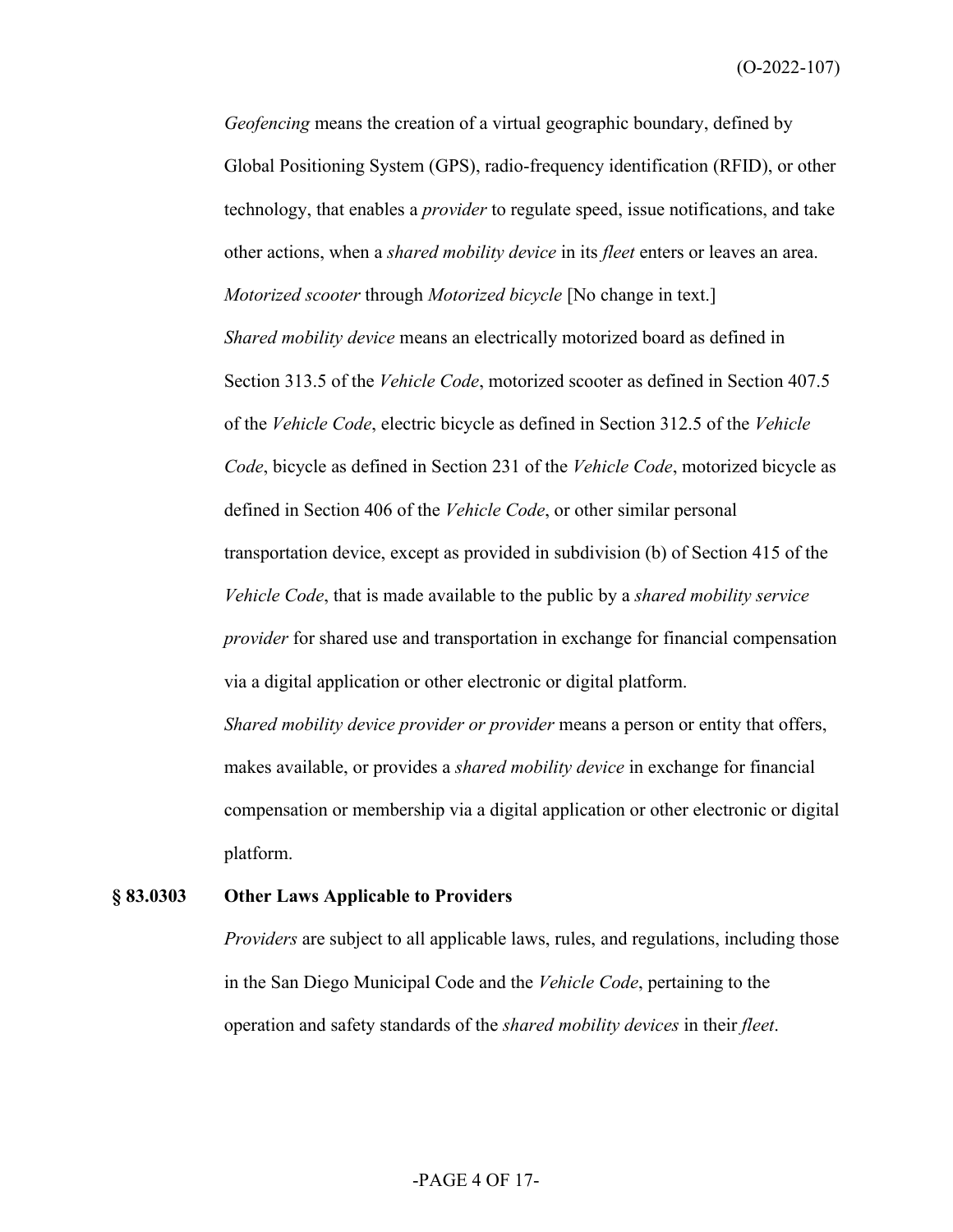### **§ 83.0304 Contract Required**

It is unlawful for any *person* to own or operate a *shared mobility device* business without a written contract with the City to do so.

# **§ 83.0305 Provider Requirements**

- (a) The City may contract with *providers* to operate *shared mobility devices* within the City in exchange for payment of fees and costs as determined in the contract. The City reserves the right to adjust the number of *shared mobility devices* deployed in the City by a *provider* when state or local regulation dictate or the City's needs and demands are determined for specific devices (e.g. cargo bikes, adaptive scooters, etc.).
- (b) A *provider* shall:
	- (1) provide to the City the *provider's* name and business address, and the name of the natural person or natural persons who will serve as a local point of contact for the *provider* for retrieval of any *shared mobility device* as required by this Division;
	- (2) identify in writing the quantity and type of all *shared mobility devices* in the *provider's fleet*;
	- (3) provide to the City proof of a valid Business Tax Certificate issued in accordance with Chapter 3, Article 1 of this Code;
	- (4) provide to the City proof of insurance naming the City of San Diego as an additional insured in the form and amounts established by the City Manager and consistent with California Civil Code section 2505(b);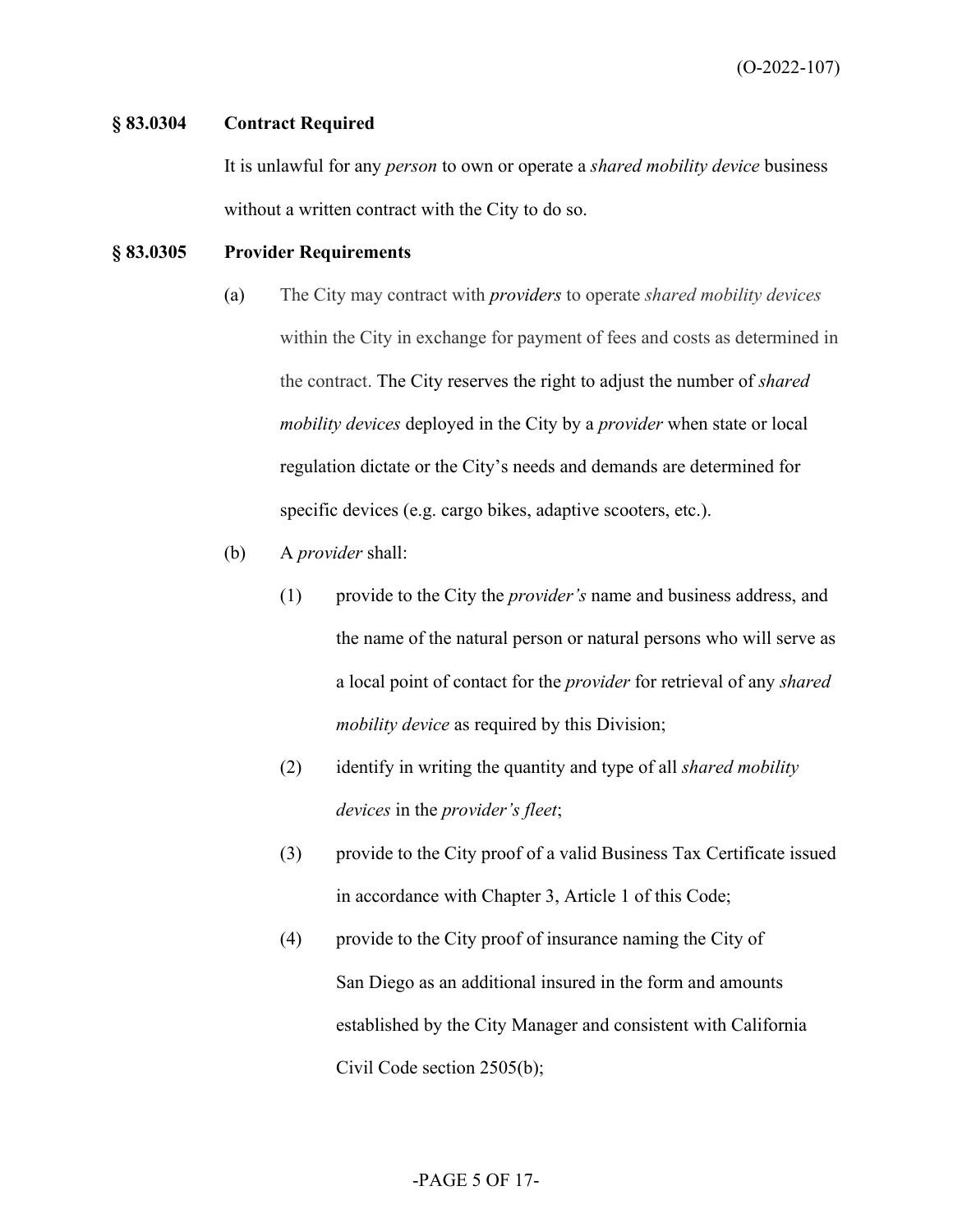- (5) ensure that the *shared mobility devices* in the *provider's fleet*  comply with applicable federal and state laws with respect to their design and operation and that the *shared mobility devices* are maintained in good working order consistent with industry standards;
- (6) label each electric scooter or *motorized scooter* in the *provider's fleet* with a statement that is clearly visible and in at least 40-point font that reads "Riding and parking on sidewalks is prohibited. One person allowed per device."
- (7) label each electric scooter or *motorized scooter* in the *provider's fleet* to state any minimum age requirements adopted by the *provider*, and to display a device identification number on both sides of the device's stem that is four to six digits in length in at least 88-point font.
- (8) ensure that the *provider's* user interface provides accurate information about *Vehicle Code* requirements, including state licensing requirements, applicable to the operation of a *shared mobility device* and that the *provider* will not accept the license of a person under the *provider*'s adopted age requirements as valid identification to operate a *shared mobility device*;

# -PAGE 6 OF 17-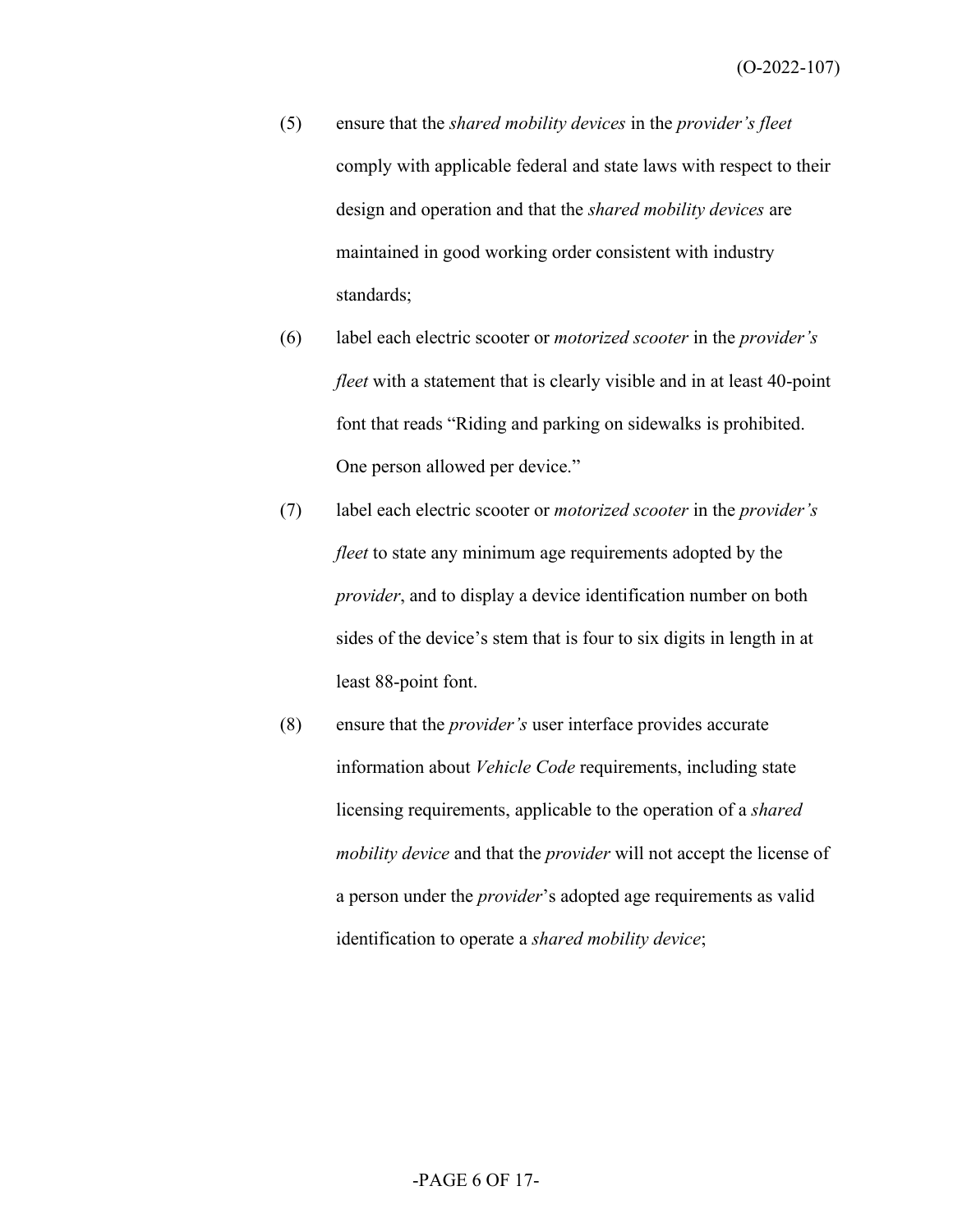- (9) employ a user interface that requires users to upload a valid driver's license at least every three months to demonstrate compliance with applicable state laws as well as the *provider's* adopted age requirements for operating a *shared mobility device*;
- (10) employ a user interface that prevents the simultaneous operation of more than one *shared mobility device* per valid user identification;
- (11) establish an application program interface or other automated mechanism that allows the *provider* to share and integrate its data as required in this Division;
- (12) collect data during their operations within the City for all *shared mobility devices* in the *provider's fleet*, as required by this Division and as further described in the contract documents prepared by the City Manager;
- (13) submit a performance bond or similar security, acceptable to the City Manager, based on the number of *shared mobility devices* in the *provider's fleet* and guaranteeing that the *provider* will remove all its *shared mobility devices* from the City if the *provider's* contract is terminated or expires, in an amount that the City Manager determines is sufficient to cover the cost for the City to collect and dispose of the *provider's fleet*;

# -PAGE 7 OF 17-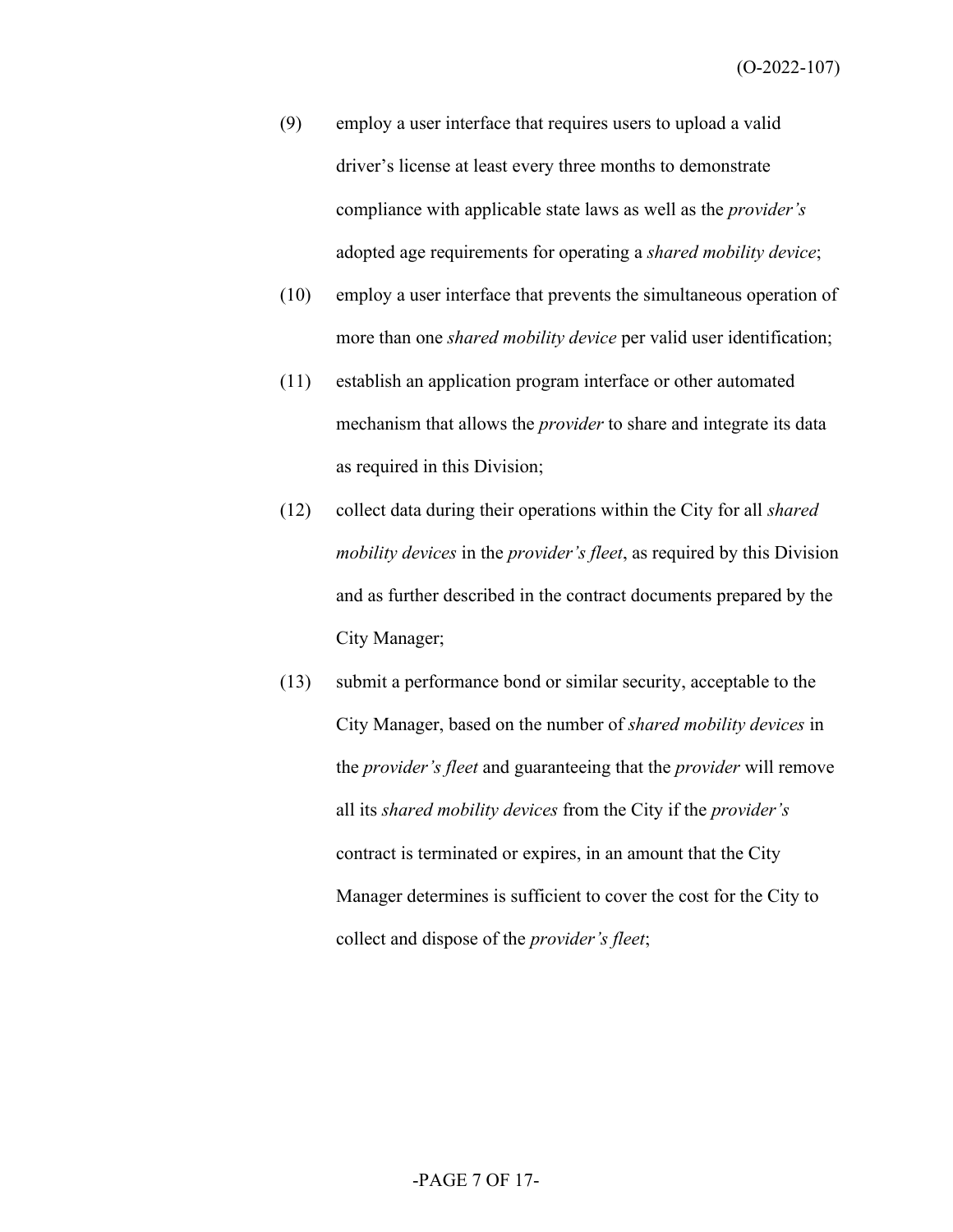- (14) share specified data as described in the contract with the City, the San Diego Association of Governments, and any third-party contractor of the City through an application program interface or similar technology;
- (15) indemnify, defend, and hold the City harmless from claims and damages arising out of or related to the *provider's* activities under the contract or the operation of its business in the City;
- (16) notify users on its user platform and website of the information required by section  $83.0305(b)(6)$ ;
- (17) utilize in-application enforcement measures to identify negative *shared mobility device* user behavior patterns and hold users accountable for such behavior through a system of fines and termination of user privileges; and
- (18) submit any other information required by the City Manager, as permitted by law.
- (c) The City Manager may make other rules and regulations reasonably necessary to implement this Division.

### **§ 83.0306 Terms and Issuance of Contracts**

- (a) The contract shall obligate *provider*s to:
	- (1) identify the types of *shared mobility devices* the *provider* is authorized to deploy;
	- (2) identify the quantity of each type of *shared mobility device* permitted in the *provider's fleet*.

# -PAGE 8 OF 17-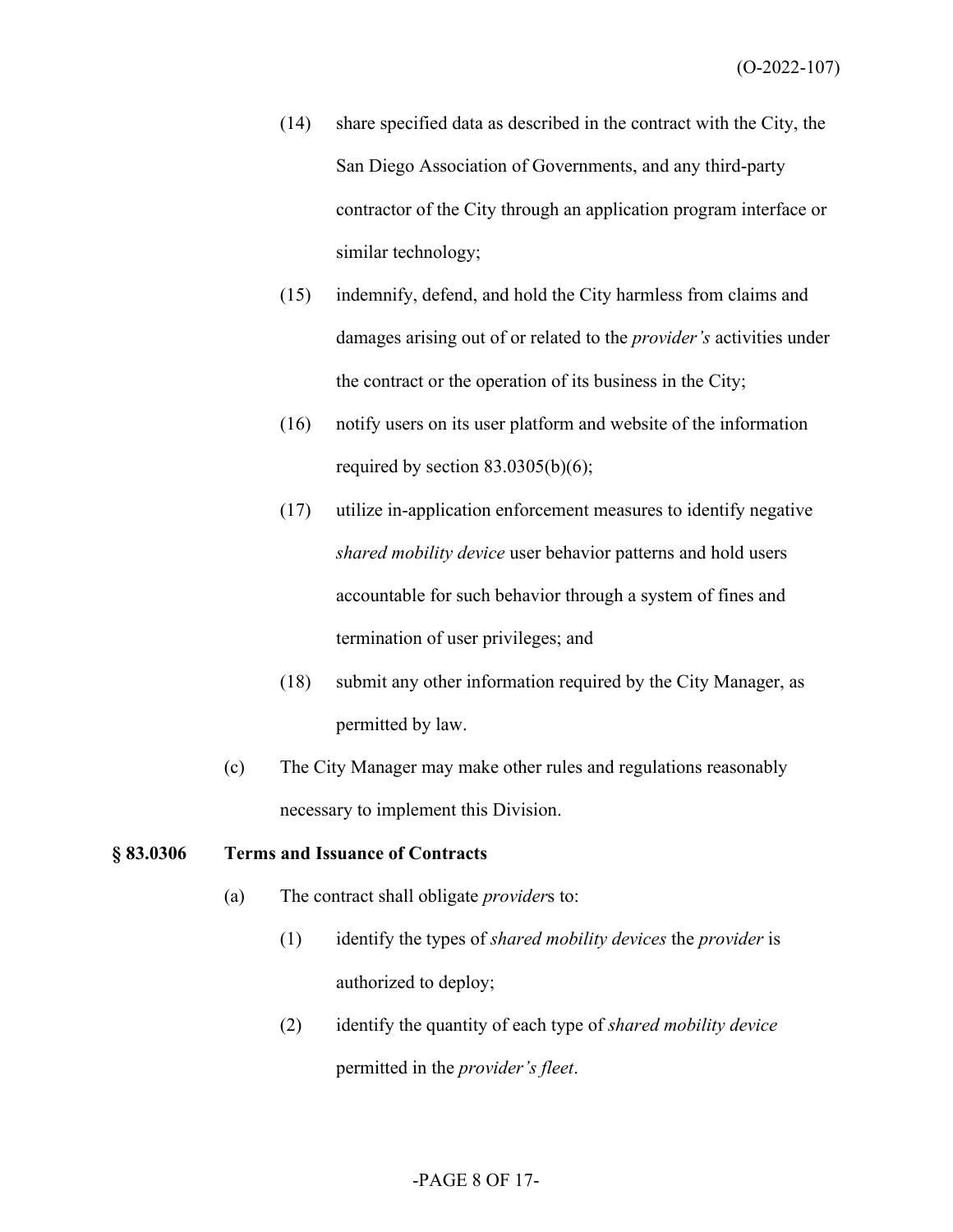#### **§ 83.0307 Provider Fees**

*Providers* selected to enter into a contract with the City must pay an Annual Operator Fee in full to the City at the time of execution of the contract. If a contract allows for additional yearly terms, then the Annual Operator Fee must be paid in full 30 days prior to the start of the next additional yearly term. Additionally, the City will invoice *providers* for a daily Device Fee, for each *shared mobility device* deployed, as well as a per device Climate Equity Fee. The City will invoice *providers* for these fees monthly and *providers* must pay these fees within 30 days of issuance of the invoice.

#### **§ 83.0308 Geofencing Speed and Operating Restrictions**

- (a) Through *geofencing* or similar technology, a *provider* shall reduce the speed of any *motorized scooters* and *motorized bicycles* in the *provider's fleet* to eight miles per hour or less at the following locations: (1) through (3) [No change in text.]
- (b) Through *geofencing* or similar technology, a *provider* shall prevent any *motorized scooters* and *motorized bicycles* in the *provider's fleet* from being locked, parked, or ending a ride, and shall reduce the speed of its *motorized scooters* and *motorized bicycles* to eight miles per hour on the public right-of-way within the Petco Ballpark Zone, as defined in Chapter 8, Article 3, Division 1 of this Code.
- (c) To effectuate the ban on the operation of *motorized transportation devices* on the City's boardwalks and baywalks pursuant to section 84.18, a *provider* shall, through *geofencing* or similar technology, prevent any

### -PAGE 9 OF 17-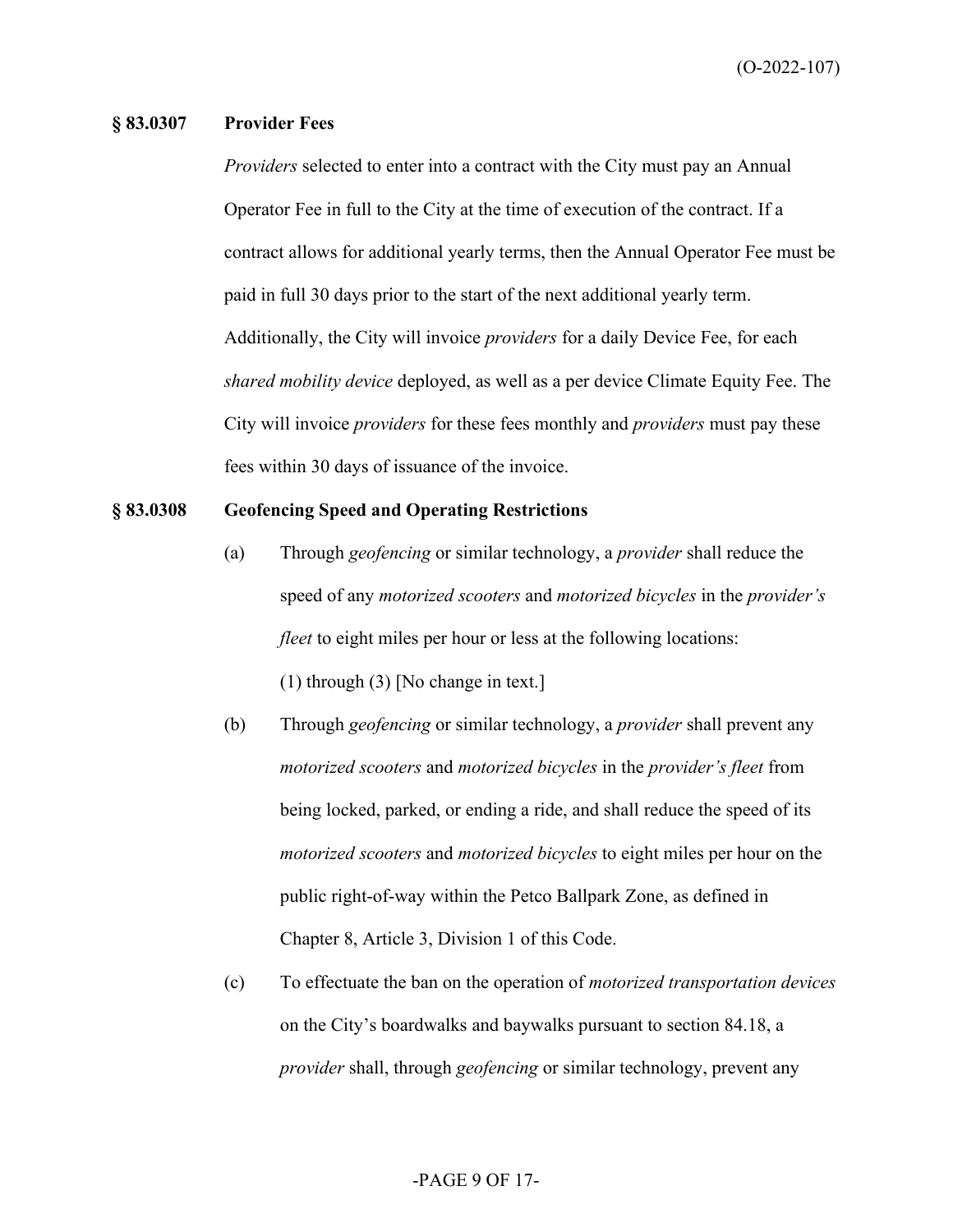*motorized scooters* and *motorized bicycles* in the *provider's fleet* from being locked, parked, or ending a ride, and shall reduce the speed of any *motorized scooters* and *motorized bicycles* in its *fleet* to a maximum of three miles per hour at the following locations:

- (1) through (5) [No change in text.]
- (6) on the public walkway on the east side of Mission Bay Park from De Anza Road southward to the South Shores Boat Launch and Park;
- (7) [No change in text.]
- (8) on the public walkway on the westerly and northerly side of Ellen Browning Scripps Park, from Ocean Street to Coast Boulevard; and
- (9) the pedestrian area adjacent to the Children's Pool in La Jolla, known as the Children's Pool Plaza.
- (d) Through *geofencing* or similar technology, a *provider* shall prevent any *motorized scooters* and *motorized bicycles* in the *provider's fleet* from being operated, locked, parked, or ending a ride on a City sidewalk, except for shared use bikes or e-bikes that can lock to existing City bike racks. *Providers* shall reduce the speed of any *motorized scooters* and *motorized bicycles* in its *fleet* to three miles per hour on all City sidewalks, once such technology is commercially available and has been demonstrated by a

# -PAGE 10 OF 17-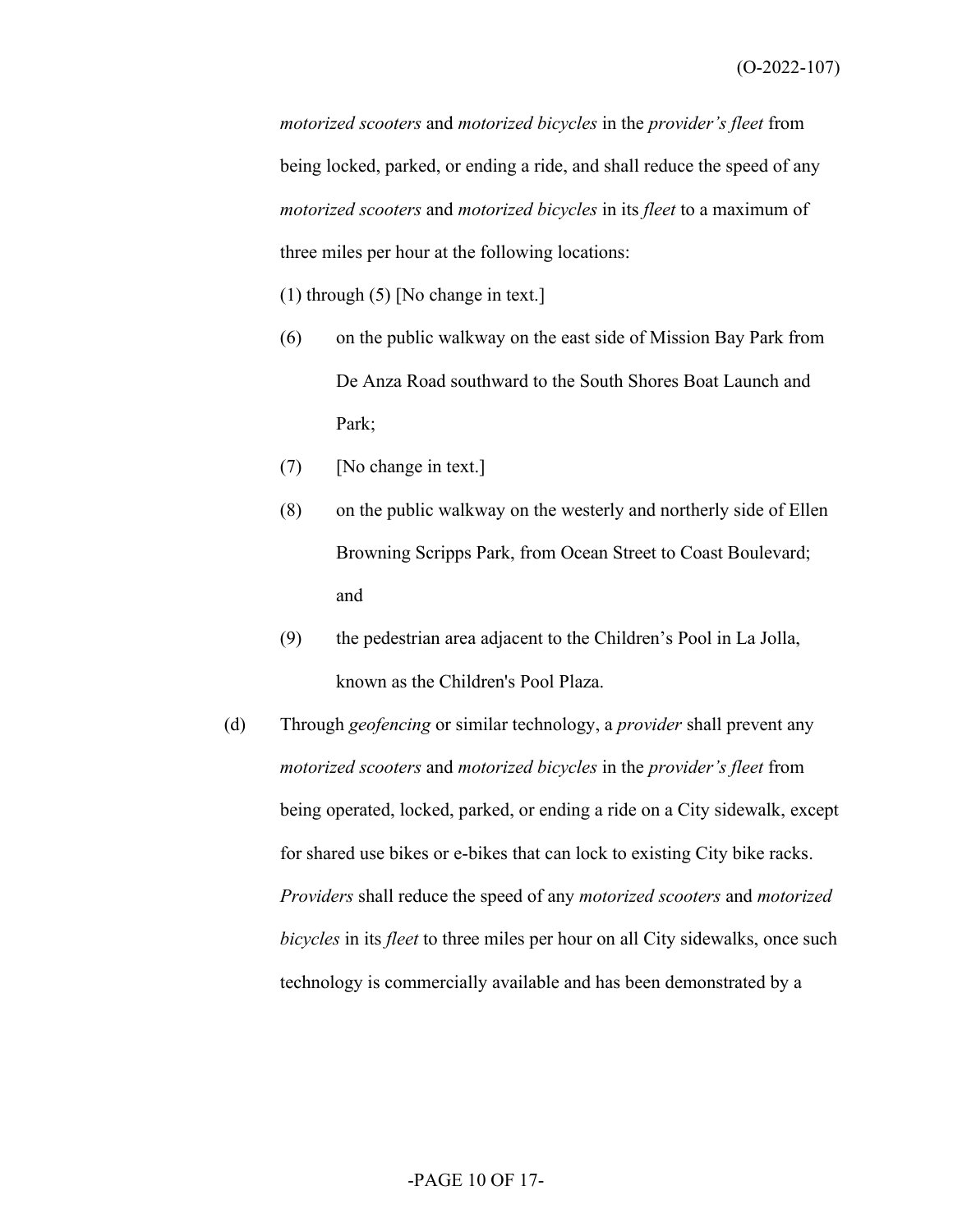*provider* that it can be implemented safely and effectively across its entire *fleet*. This speed reduction is intended to effectuate the prohibition of operating *shared mobility devices* on the sidewalks.

- (e) The City Manager may adopt additional locations subject to *geofencing* or similar technology consistent with section 83.0308(a), section 83.0308(b), or section 83.0308(c).
- (f) The City Manager may require *providers* to temporarily lock down and prevent the operation of *shared mobility devices* in a specific area using *geofencing* or similar technology during an emergency situation or within the perimeter of a permitted *Special Event*, as defined in Chapter 2, Article 2, Division 40 of this Code, when necessary to maintain public health and safety.
- (g) When a rider operates a *shared mobility device* in the *provider's fleet* within a location subject to *geofencing*, the *provider* shall notify the rider of the reduced speed limit and any other applicable conditions of this section.
- (h) In instances where a *geofencing* zone overlays a Class IV protected bike lane or a Class II bike lane as defined in Section 890.4 of the California Street and Highways Code, the City Manager may exempt the protected bike lane from *geofencing* speed restrictions.
- (i) *Provider*s shall prevent *shared mobility devices* from being reserved or otherwise activated for rider use between the hours of 12:00 a.m. and 2:30 a.m.

# -PAGE 11 OF 17-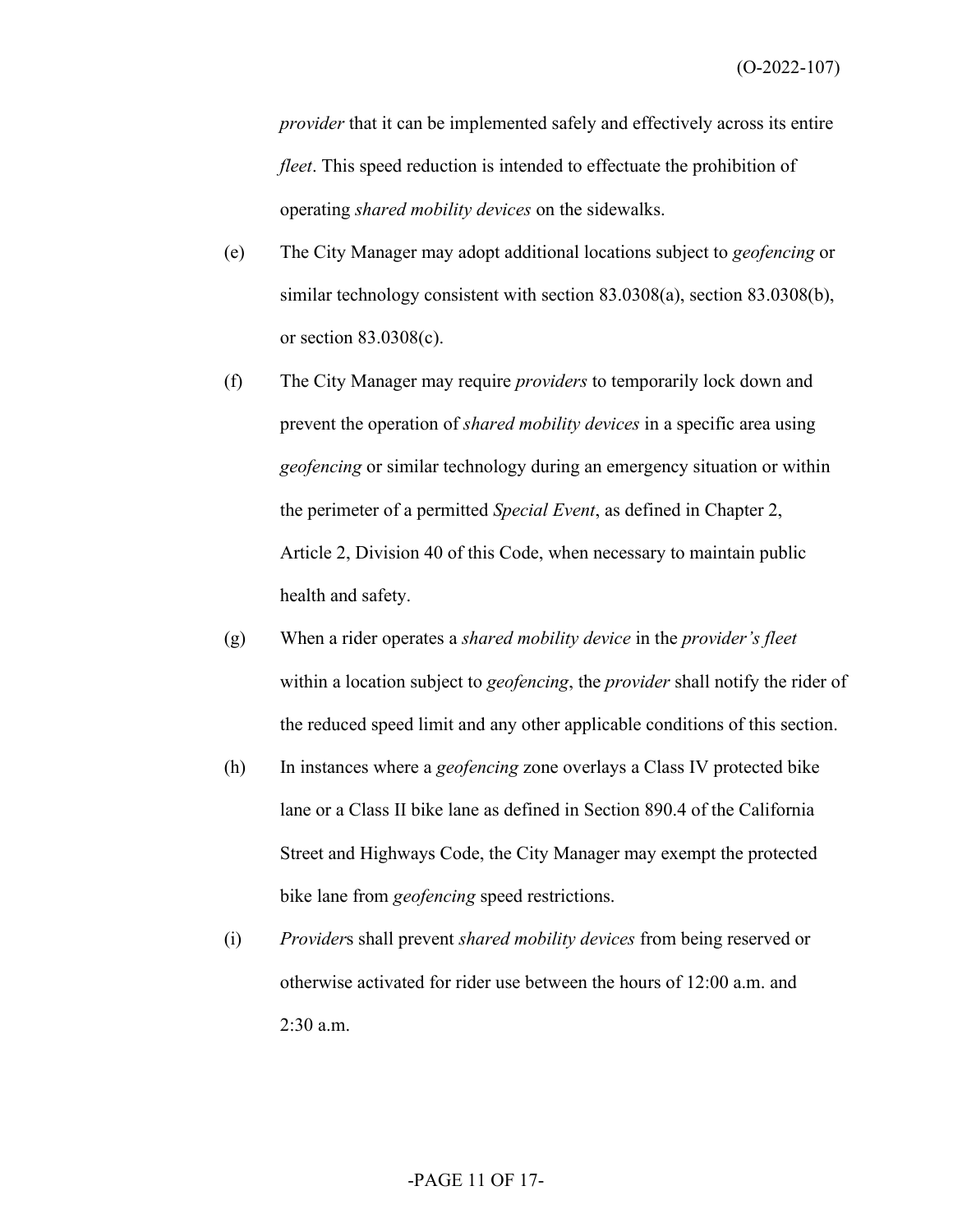### **§ 83.0309 Data Sharing**

- (a) *Providers* shall provide anonymized trip and device status data in the most current released version of the General Bikeshare Feed Specification (GBFS) and Mobility Data Specification (MDS) formats through an Application Program Interface (API) made available to the City Manager, the San Diego Association of Governments, and the authorized third-party data aggregator contractor of the City.
- (b) *Providers* shall provide anonymized historical trip data via MDS format using the provider API. *Providers* shall provide real-time device or historical device status only via GBFS API or MDS using the provider API.
- (c) *Providers* shall anonymize all data shared with the City, the San Diego Association of Governments, or any authorized third-party contractor of the City.
- (d) *Providers* shall comply with all applicable federal, state, and local data privacy laws.

#### **§ 83.0310 Staging of Shared Mobility Devices**

- (a) *Shared mobility devices* shall not be parked, staged, offered, or made available for rent by a *provider*:
	- $(1)$  [No change in text.]
	- (2) in quantities greater than four *shared mobility devices*, per *provider*, per on-street *corral*;

# -PAGE 12 OF 17-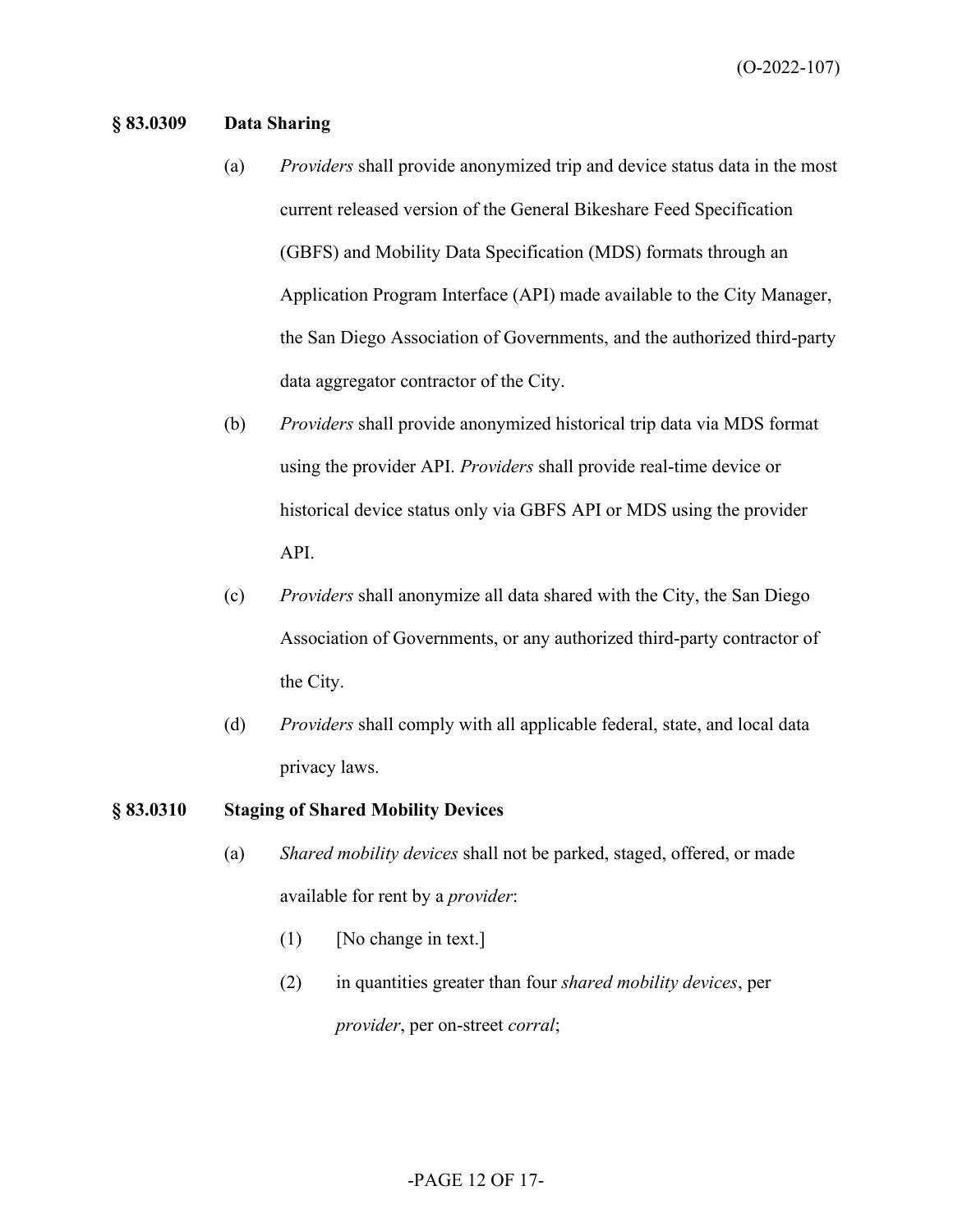- (3) outside of a *corral*, except for shared use bikes or e-bikes that can lock to existing City bike racks;
- (4) on City sidewalks;
- (5) in Disabled Persons Parking Zones;
- (6) within six feet in any direction of any sign marking a designated bus stop or trolley stop or within six feet in any direction of any transit shelter, bench, or information kiosk associated with the bus stop or trolley stop, within a bus stop pad, or where any *shared mobility device* deployment may impact a bus stopping, on-boarding, or off-boarding;
- (7) within the locations identified in Section 83.0308(c);
- $(8)$  in a manner that blocks the flow of storm water to a drain or damages landscaping.
- (b) Every *provider* is subject to all applicable parking provisions of the *Vehicle Code* and the San Diego Municipal Code.
- (c) *Providers* that park, stage, offer or make available for rent *shared mobility devices* shall place their *shared mobility devices* in such a way that maintains a clear and continuous 48-inch wide pedestrian path of travel. The clear path of travel must not be impeded by any part of a *shared mobility device*, including any handle bars, wheels, and kickstand. *Providers* shall ensure that their placement of *shared mobility devices* complies with all federal, state and local laws related to disability access, including but not limited to the Americans with Disabilities Act.

# -PAGE 13 OF 17-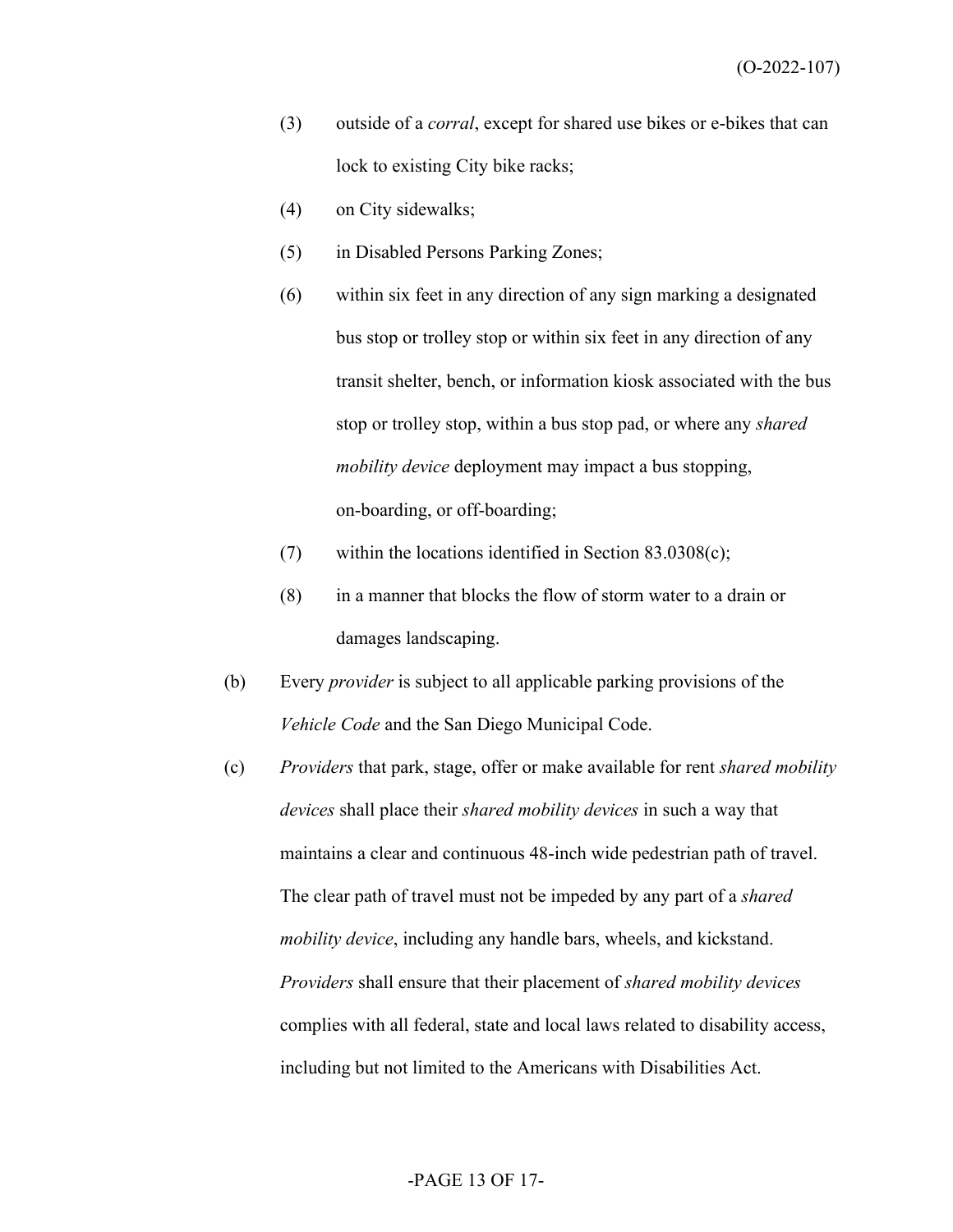### **§ 83.0311 Retrieval and Impoundment of Shared Mobility Devices**

- (a) Within one hour of notice from the City, a *provider* shall retrieve its *shared mobility device* that is in any of the following conditions:
	- (1) inoperable or not safe to operate and parked on a City street, sidewalk, or other City property;
	- (2) parked, displayed, offered, or made available for rent in violation of this Division or the *Vehicle Code*; or
	- (3) parked on a City street, sidewalk, or other City property in a manner that prevents a reasonable person from safely renting or operating the *shared mobility device*.
- (b) Only the City and its authorized agents may impound a *shared mobility device* located on City right-of-way. In such circumstances, the City or its authorized agent may impound a *shared mobility device* that is:
	- (1) not retrieved within one hour of notice to the *provider* pursuant to section 83.0311(a); or
	- (2) in a condition or parked in manner that, in the City's opinion, poses an *imminent life safety hazard*, meaning any condition which creates a present, extreme, and immediate danger to life, property, health or public safety, as defined in Chapter 1 of this Code. *Shared mobility devices* that are blocking an accessible path of travel or ramp, vehicular travel lane, or transit travel lane in the City right-of-way may be an *imminent life safety hazard*. Impound

# -PAGE 14 OF 17-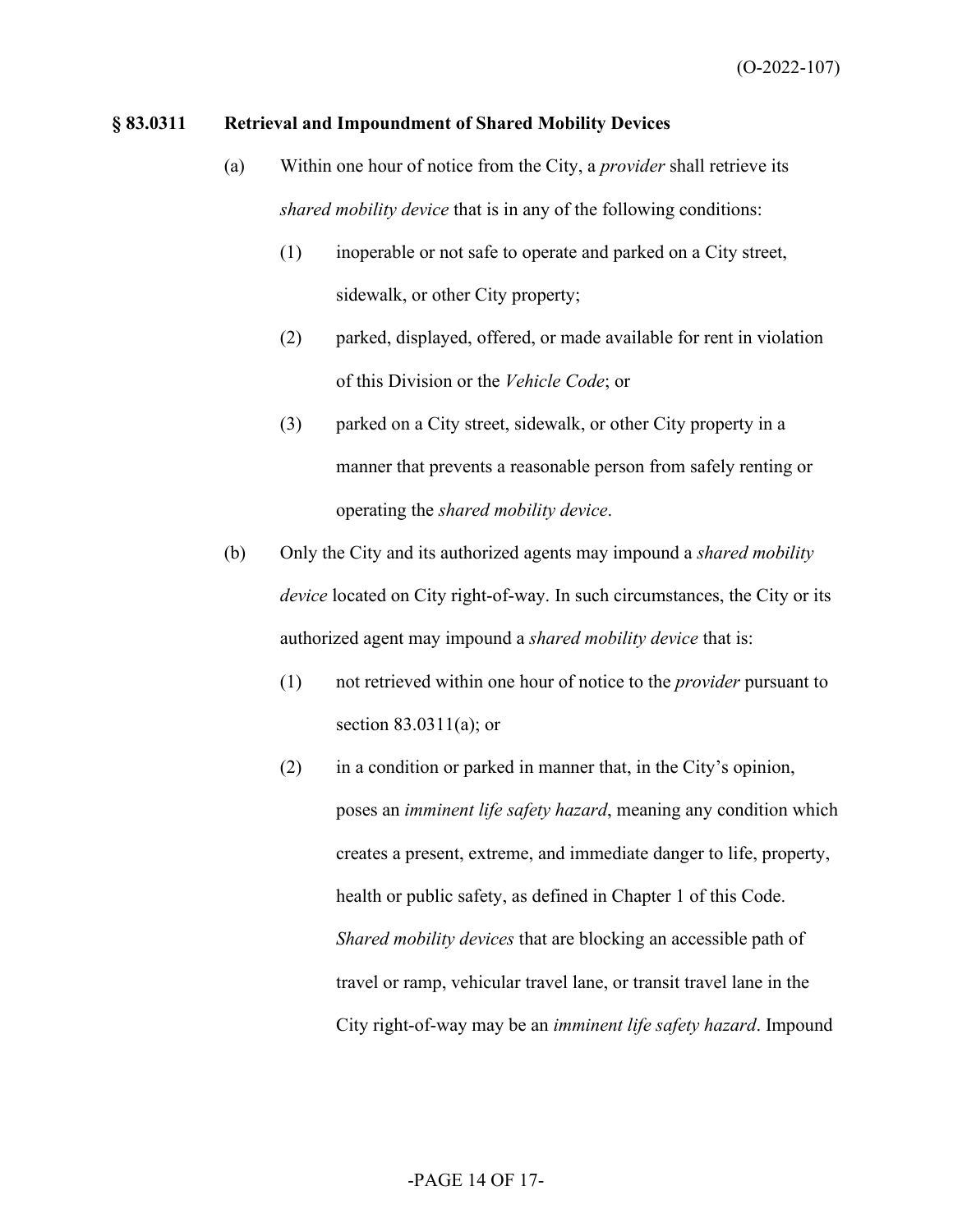(O-2022-107)

of a *shared mobility device* that poses an *imminent life safety hazard* may be immediate and notice shall not be required.

- (3) non-operational and is left in the City right-of-way for more than 24 hours.
- (c) *Providers* shall bear the cost of the City's enforcement, investigation, storage, and impound through fees charged on any impounded *shared mobility device*, in accordance with a fee schedule established by resolution of the City Council and filed in the Office of the City Clerk.
- (d) *Providers* are required to retrieve any *shared mobility device* impounded by the City or its authorized agent within 10 days of the impound. No *provider* may retrieve an impounded *shared mobility device* without first demonstrating proof of ownership and payment of the applicable impound fees. Acceptable forms of proof of ownership are:
	- (1) Written authorization on the *provider's* letterhead signed by an authorized representative of the *provider*, which allows release of the *shared mobility device* to the named agent or employee bearing the authorization; or
	- (2) A bill of sale that includes the *shared mobility device's* serial number or other information specific to that *shared mobility device*.

# -PAGE 15 OF 17-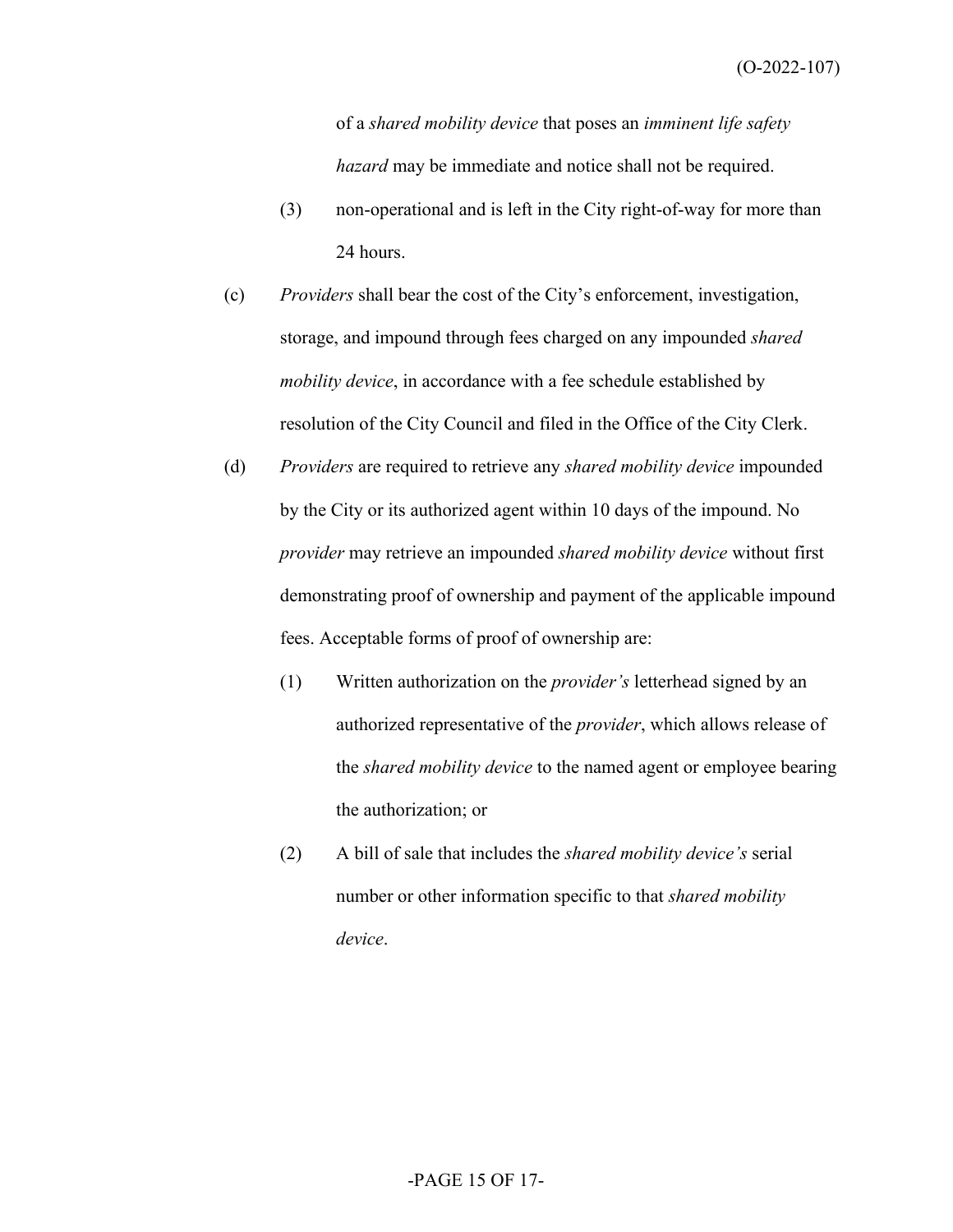### **§ 83.0312 Unauthorized Impounding of Shared Mobility Devices**

- (a) It is unlawful for any person or business who is not a member of law enforcement, a City employee, or a City-contracted enforcement agent to impound a s*hared mobility device* that is parked, standing, or otherwise placed in the public right-of-way or on City-owned property.
- (b) Any impounding of shared mobility devices from private property is governed by the Vehicle Code.

#### **§ 83.0313 Penalties and Violations**

In addition to the remedies provided in Chapter 1 of this Code, the City Manager may, in accordance with a fee schedule established by resolution of the City Council and filed in the Office of the City Clerk, assess monetary penalties against any *provider* who, after receiving notice from the City, violates sections 83.0308 or 83.0310.

#### **§ 83.0314 Removal of Fleet Upon Contract Termination or Expiration**

Within ten business days of the termination or expiration of a *provider's* contract, the *provider* shall remove its *fleet* from operation within the City and shall retrieve any *shared mobility devices* impounded by the City. If the *provider* fails to remove or retrieve any of its *shared mobility devices*, the City may remove and dispose of the *shared mobility devices* at the *provider's* cost.

Section 2. That a full reading of this ordinance is dispensed with prior to passage, a written copy having been made available to the Council and the public prior to the day of its passage.

### -PAGE 16 OF 17-